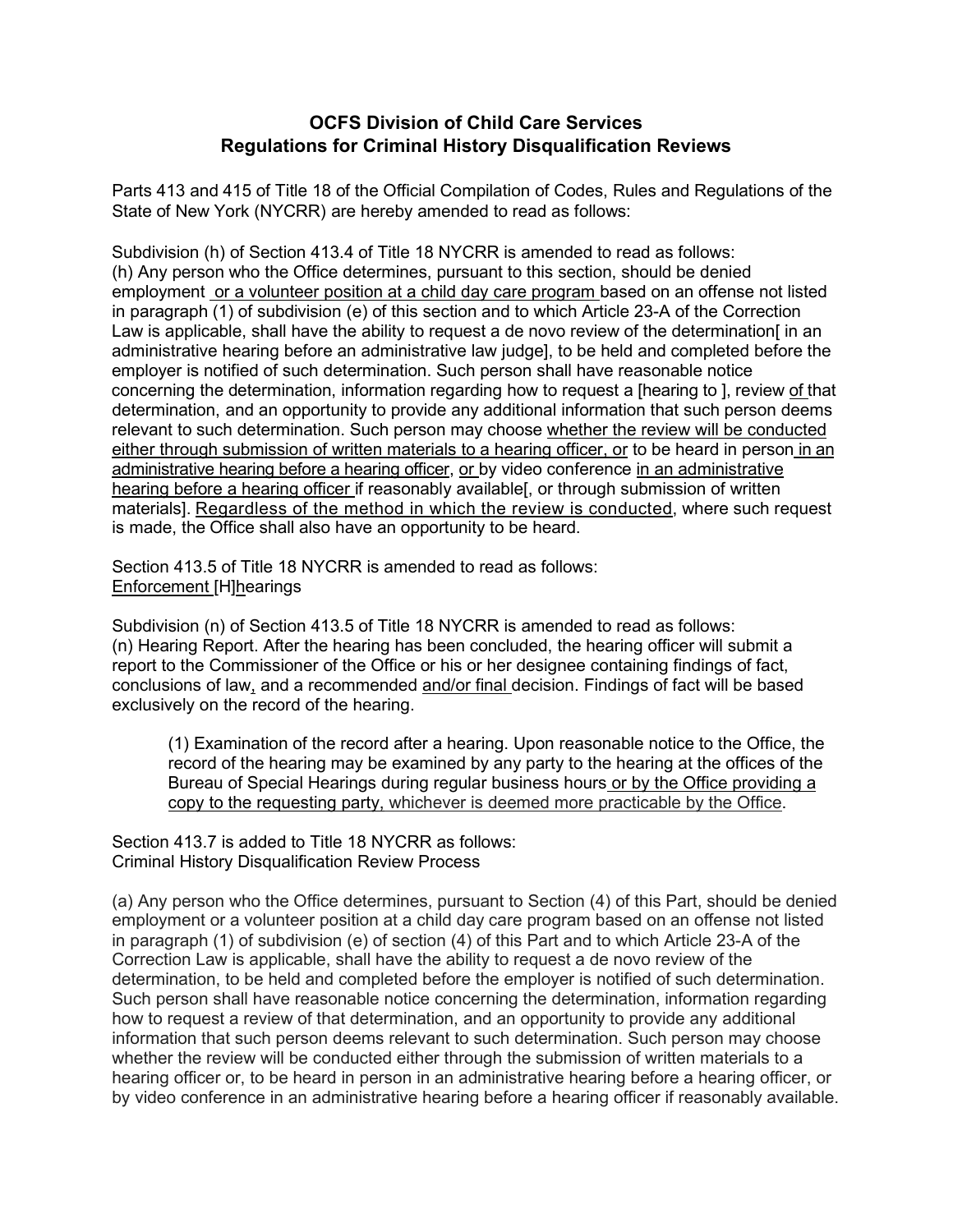Regardless of the method in which the review is conducted, where such request is made, the Office shall also have an opportunity to be heard.

(b) A review pursuant to this section must be requested within thirty days of receipt of the letter notifying the applicant he or she is ineligible for employment or a volunteer position at a child day care program and that they have a right for review.

(c) The pleadings in a review pursuant to this section will consist of the notice of review and any additional information submitted by either party as being relevant to the determination.

(d) Neither formal discovery procedures nor formal procedures for bills of particulars will apply.

(e) Disclosure of evidence by deposition will not be permitted.

(f) The review will be conducted by a hearing officer who is an attorney employed by the Office for that purpose and who has not been involved in any way with the matter. He or she will have all the powers conferred by law and regulations of the Office to administer oaths, issue subpoenas, require the production of records and the attendance of witnesses, rule upon requests for adjournment, rule upon objections to the introduction of evidence, and to otherwise regulate the review, preserve requirements of due process, and effectuate the purpose and provisions of applicable law and regulations.

(g) The rules of evidence as applied in a court of law will not apply, except that privileges recognized by law will be given effect. The hearing officer may exclude evidence that is irrelevant or unduly repetitious. The burden of proof at such reviews shall be on the applicant to show that the denial is not supported by substantial evidence and that such person should not have been denied employment and/or the ability to volunteer at a child day care program.

(h) The review may be adjourned only for good cause by the hearing officer on his or her own application or at the request of either party.

(i) An individual, other than an attorney, representing the applicant must have an appropriate written authorization for representation signed by the applicant.

(j) Review

(1) Through submission of written materials

(i) A review through submission of written materials must be scheduled within a reasonable time period of the request.

(ii) Where an applicant for employment or a volunteer position at a child day care program timely requests a review pursuant to this section and requests that the review be conducted through the submission of written materials to a hearing officer, a notice must be sent to the applicant and the Office, and must specify:

(*a*) the date and location of where such materials must be submitted to the hearing officer and opposing party;

(*b*) the manner in which the review will be conducted;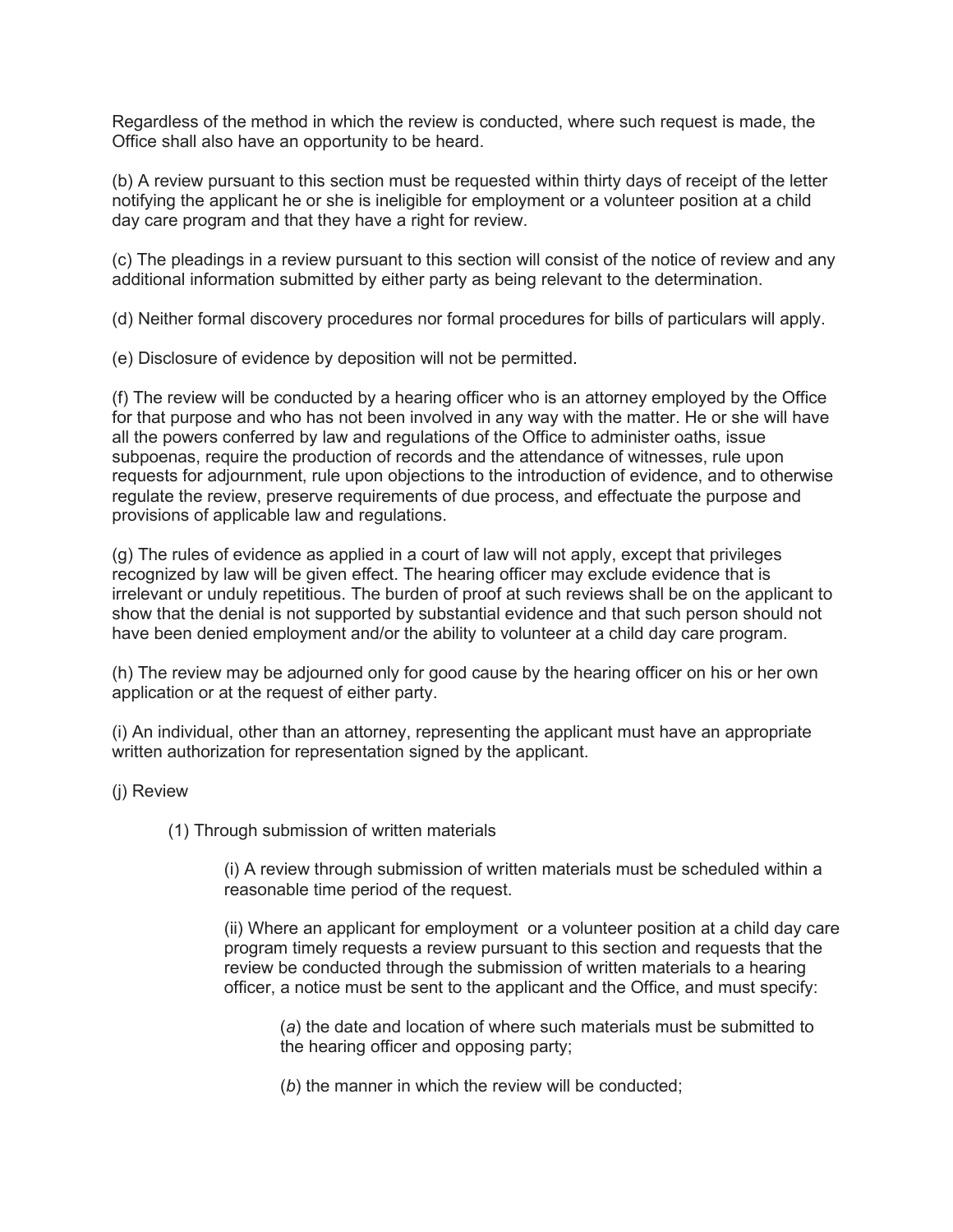(*c*) the offense(s) which are the basis for the denial, including the statute(s);

(*d*) that he or she has the opportunity to submit written materials, including evidence of rehabilitation;

(*e*) that he or she has the right to be represented by an attorney or other representative of his or her choice; and

(*f*) that he or she has the right to examine any document or item submitted.

(iii) The applicant will be entitled to present relevant and material evidence on his or her behalf, be represented by an attorney or other representative of his or her choice, and examine any document or item submitted.

(iv) The Office will be entitled to submit proof of the conviction(s), the safety assessment, and review of the factors enumerated in Article 23-A of the Correction Law. The hearing officer will accept the information provided to the Office by the Division of Criminal Justice Services as proof of the criminal convictions.

(v) The record of a review on written materials will include:

- (*a*) all pleadings;
- (*b*) all written materials submitted;
- (*c*) any matters officially noticed;
- (*d*) all proposed findings and exceptions;
- (*e*) any report rendered by the hearing officer; and
- (*f*) any request for disqualification of a hearing officer.

(2) To be heard in person in an administrative hearing

(i) A hearing pursuant to this section must be scheduled to commence within a reasonable time period of the request.

(ii) Where an applicant for employment or a volunteer position at a child day care program timely requests a review pursuant to this section and requests that the review be conducted through an administrative hearing before a hearing officer, a notice must be sent to the applicant and the Office, and must specify:

- (*a*) the date, time, and place of the hearing;
- (*b*) the manner in which the hearing will be conducted;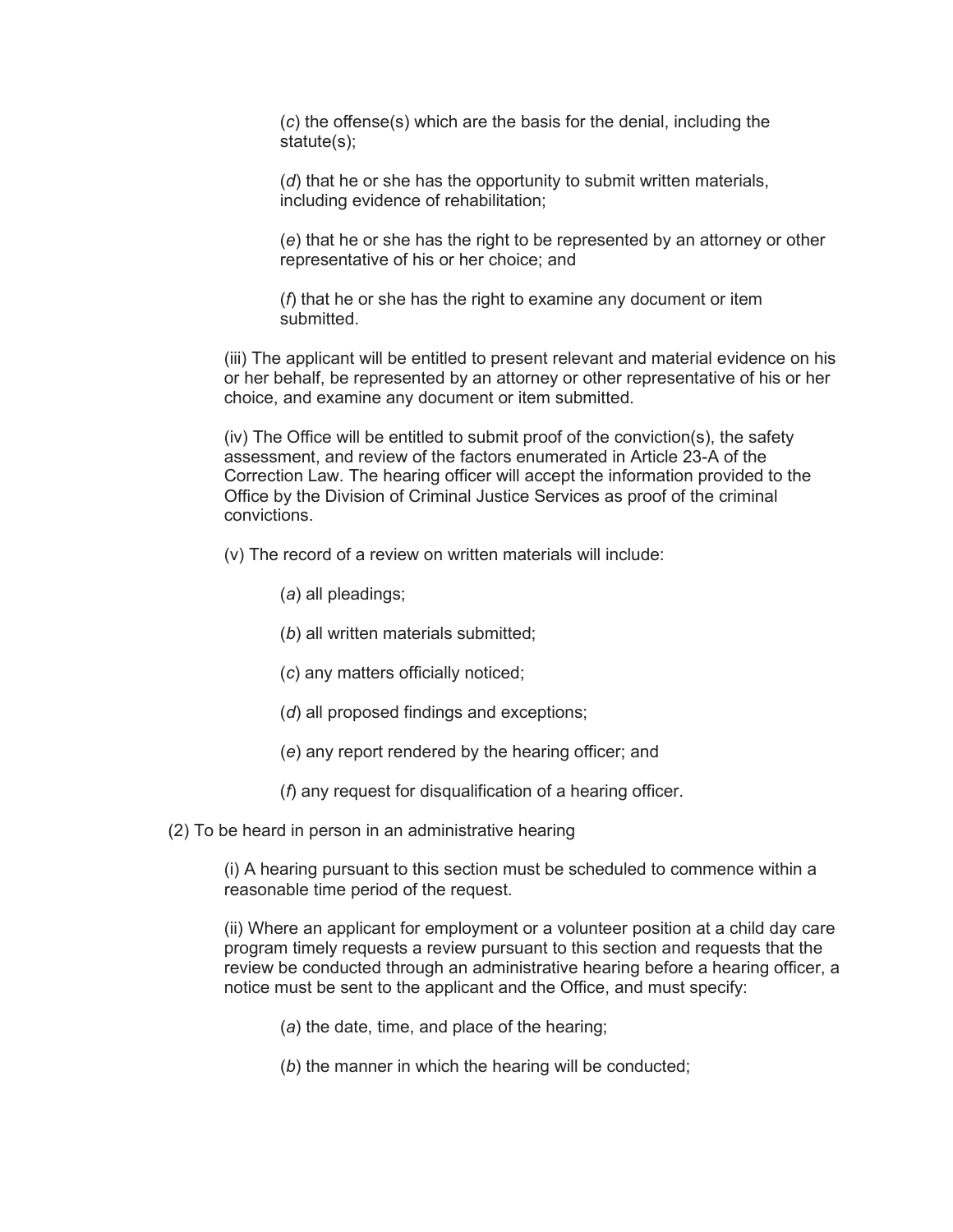(*c*) the offense(s) which are the basis for the denial, including the statute(s);

(*d*) that he or she has the opportunity to call witnesses, present evidence and arguments on issues of fact and law at the hearing, including evidence of rehabilitation;

(*e*) that he or she has the right to be represented by an attorney or other representative of his or her choice;

(*f*) that he or she has the right to cross-examine witnesses and examine any document or item offered into evidence;

- (*g*) that all witnesses will be sworn; and
- (*h*) that the hearing will be recorded verbatim.

(iii) The applicant will be entitled to be represented by an attorney or other representative of his or her choice, to have witnesses give testimony, to present relevant and material evidence on his or her behalf, to cross-examine witnesses, and to examine any document or item offered into evidence.

(iv) The Office will be entitled to submit proof of the conviction(s), the safety assessment, and review of the factors enumerated in Article 23-A of the Correction Law. The hearing officer will accept the information provided to the Office by the Division of Criminal Justice Services as proof of the criminal convictions.

(v) The applicant, his or her representative(s), counsel, other representatives of the Office, witnesses of both parties, and any person who may be called by the hearing officer may be present at the hearing, together with such other persons as may be admitted by the hearing officer in his or her discretion. Upon his or her own application, or upon the application of either party, the hearing officer may exclude potential witnesses and those who have given prior testimony from the hearing during the testimony of other witnesses.

(vi) The hearing officer will preside and will make all procedural rulings. He or she will make an opening statement describing the nature of the proceedings, the issues, and the manner in which the hearing will be conducted.

(vii) All testimony will be given under oath or affirmation.

(viii) All hearings will be recorded verbatim by either the Office or a private contractor. Where the hearing is recorded by other than a private contractor, on request made upon the Office by any party to a hearing, the Office will prepare any transcript of the proceedings, and will furnish a copy of the transcript or any part thereof to any party as requested. At the applicant's request, the Office can provide a digital audio file of the hearing in a file format determined by the Office at a lower cost rather than furnishing a transcript. The Office is authorized to charge not more than its cost for the preparation of the transcript. Where a private contractor records the hearing, the party requesting a transcript must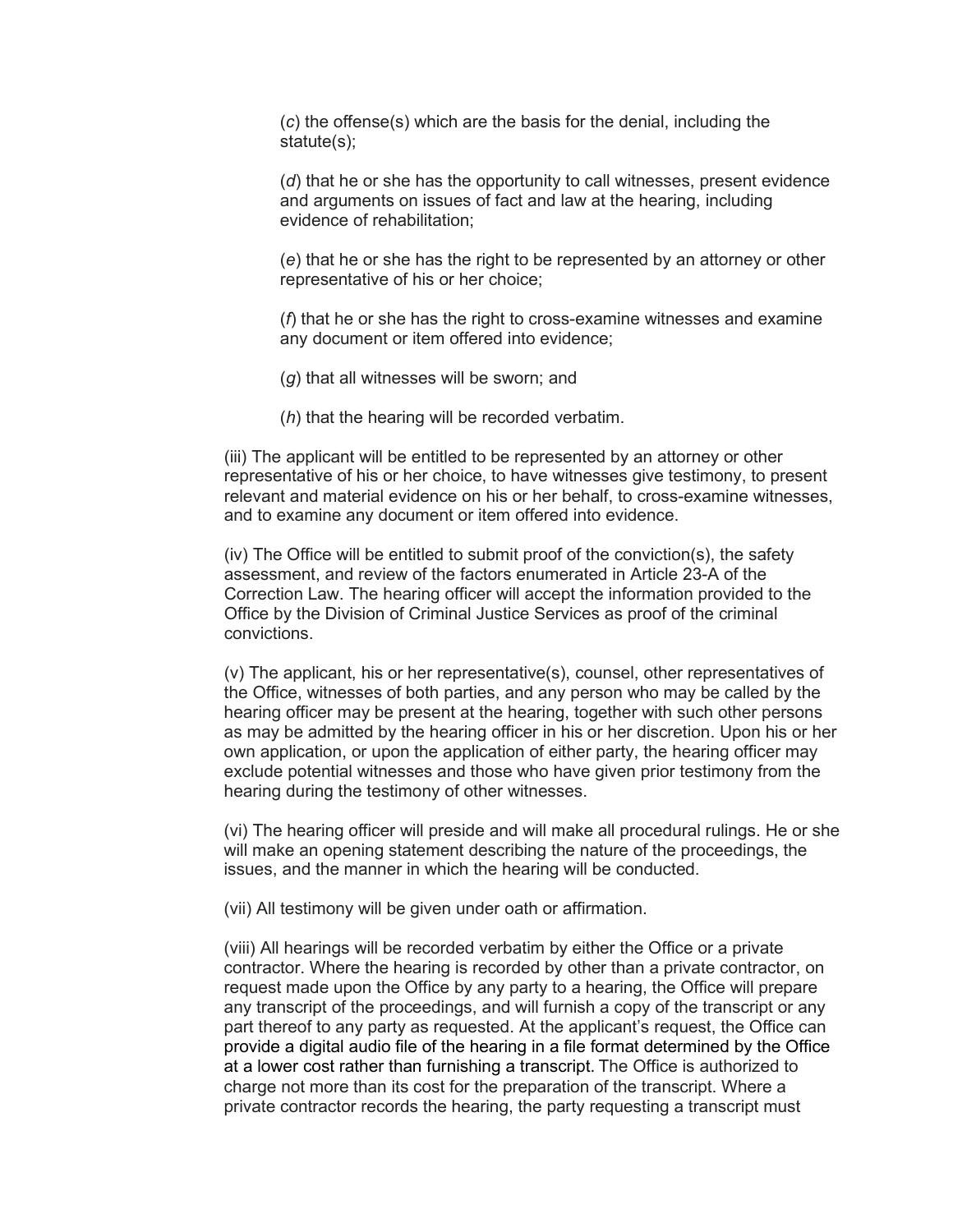make all arrangements for the obtainment thereof directly with the private contractor.

- (ix) The record of a hearing will include:
	- (*a*) all pleadings and intermediate rulings;
	- (*b*) the transcript or recording of the hearing;
	- (*c*) all exhibits received into evidence;
	- (*d*) any matters officially noticed;

(*e*) all questions and offers of proof, objections thereto, and rulings thereon;

(*f*) all proposed findings and exceptions;

- (*g*) any report rendered by the hearing officer; and
- (*h*) any request for disqualification of a hearing officer.

(k) After the hearing has concluded, the hearing officer will submit a report to the Commissioner of the Office or his or her designee containing findings of fact, conclusions of law, and a recommended and/or final decision. Findings of fact will be based exclusively on the record of the review.

(l) The decision will be made and issued by the commissioner or his or her designee and must be based exclusively on the record of the review.

(1) The decision will be in writing and will describe the issues, recite the relevant facts and pertinent provisions of law and regulations, make appropriate findings, determine the issues, state reasons for the determination, and direct specific action.

(2) A copy of the decision will be mailed to the applicant and his or her attorney or other designated representative and the Office, together with a notice of the right to judicial review in accordance with Article 78 of the Civil Practice Law and Rules.

(3) If the decision determines that an application for employment and/or the ability to volunteer at a child day care program should not have been denied, the applicant's criminal history shall not be a bar when considering his or her eligibility pursuant to section 4 of this Part.

(4) In the event the decision is adverse to the applicant, the employer will be notified that the applicant has been denied such role.

(m) Upon reasonable notice to the Office, the record of review may be examined by any party to the review at the offices of the Bureau of Special Hearings during regular business hours or by the Office preparing and providing a copy of the record to any party as requested, whichever is deemed more practicable by the Office.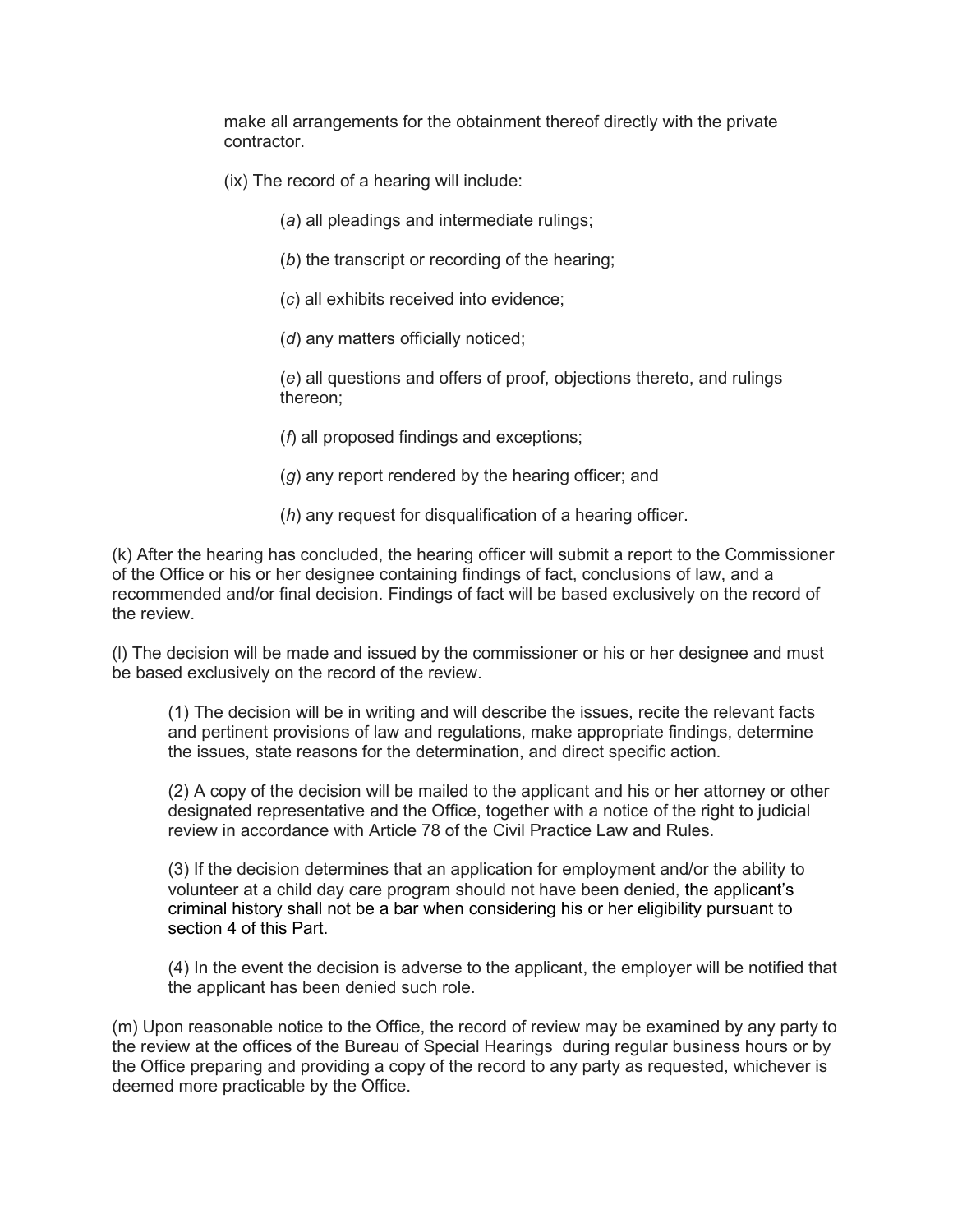Subdivision (i) of Section 415.15 of Title 18 NYCRR is amended to read as follows: (i) Any person who the Office determines, pursuant to this section, should be denied enrollment, a volunteer position, and/or employment at a child care program based on an offense not listed in paragraph (1) of subdivision (f) of this section and to which Article 23-A of the Correction Law is applicable, shall have the ability to request a de novo review of the determination[ in an administrative hearing before an administrative law judge], to be held and completed before the employer is notified of such determination. Such person shall have reasonable notice concerning the determination, information regarding how to request a [hearing to ]review of that determination, and an opportunity to provide any additional information that such person deems relevant to such determination. Such person may choose whether the review will be conducted either through submission of written materials to a hearing officer, or to be heard in person in an administrative hearing before a hearing officer, or by video conference in an administrative hearing before a hearing officer if reasonably available[, or through submission of written materials]. Regardless of the method in which the review is conducted[Where such request is made], the Office shall also have an opportunity to be heard.

Section 415.17 is added to Title 18 NYCRR as follows: Criminal History Disqualification Review Process

(a) Any person who the Office determines, pursuant to Section (15) of this Part, should be denied enrollment, employment, or a volunteer position at a child care program based on an offense not listed in paragraph (1) of subdivision (f) of section (15) of this Part and to which Article 23-A of the Correction Law is applicable, shall have the ability to request a de novo review of the determination, to be held and completed before the employer is notified of such determination. Such person shall have reasonable notice concerning the determination, information regarding how to request a review of that determination, and an opportunity to provide any additional information that such person deems relevant to such determination. Such person may choose whether the review will be conducted either through the submission of written materials to a hearing officer or, to be heard in person in an administrative hearing before a hearing officer, or by video conference in an administrative hearing before a hearing officer if reasonably available. Regardless of the method in which the review is conducted, the Office shall also have an opportunity to be heard.

(b) A review pursuant to this section must be requested within thirty days of receipt of the letter notifying the applicant he or she is ineligible for enrollment, employment, or a volunteer position at a child care program and that they have a right for review.

(c) The pleadings in a review pursuant to this section will consist of the notice of review and any additional information submitted by either party as being relevant to the determination.

(d) Neither formal discovery procedures nor formal procedures for bills of particulars will apply.

(e) Disclosure of evidence by deposition will not be permitted.

(f) The review will be conducted by a hearing officer who is an attorney employed by the Office for that purpose and who has not been involved in any way with the matter. He or she will have all the powers conferred by law and regulations of the Office to administer oaths, issue subpoenas, require the production of records and the attendance of witnesses, rule upon requests for adjournment, rule upon objections to the introduction of evidence, and to otherwise regulate the review, preserve requirements of due process, and effectuate the purpose and provisions of applicable law and regulations.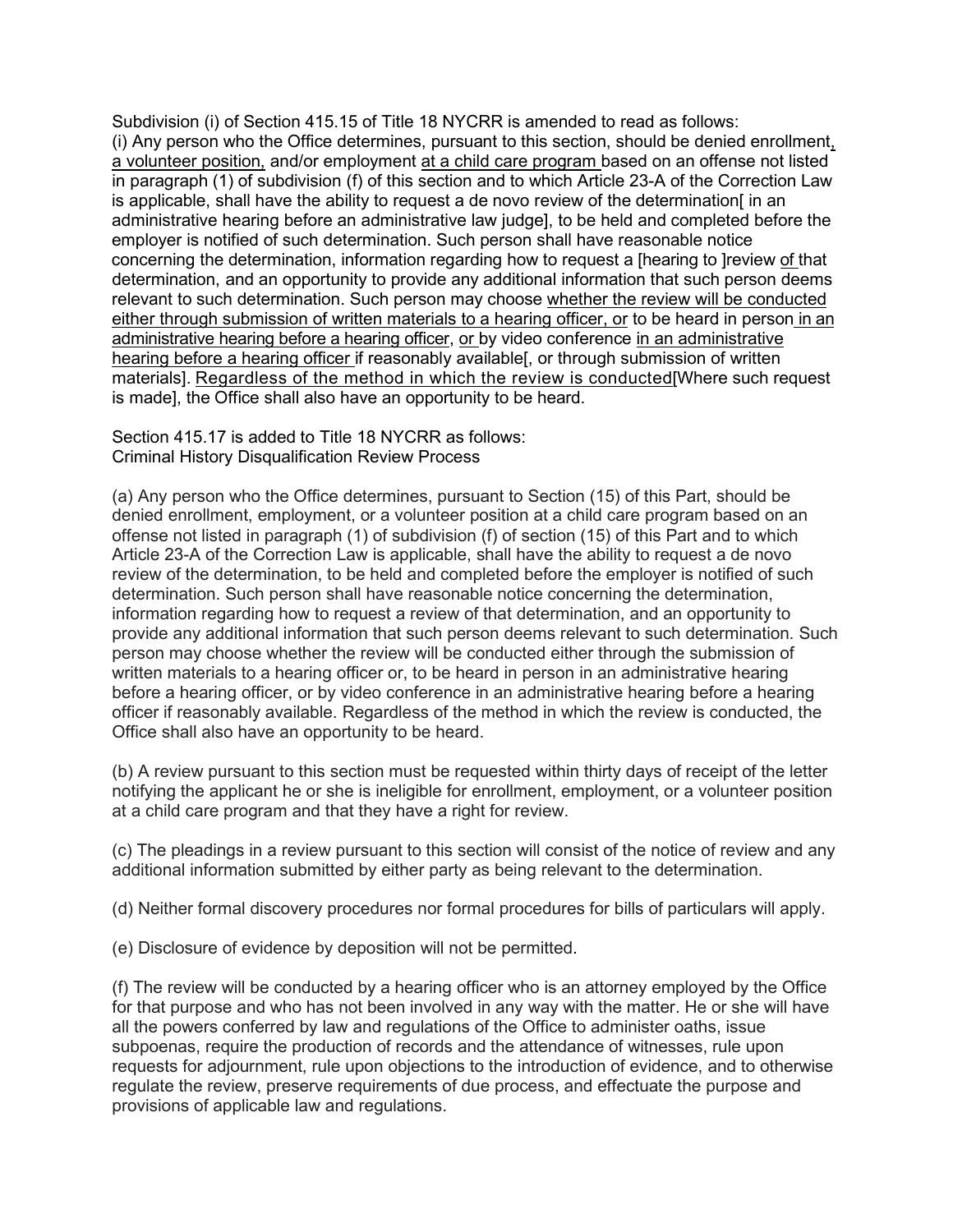(g) The rules of evidence as applied in a court of law will not apply, except that privileges recognized by law will be given effect. The hearing officer may exclude evidence that is irrelevant or unduly repetitious. The burden of proof at such reviews shall be on the applicant to show that the denial is not supported by substantial evidence and that such person should not have been denied enrollment, employment, and/or the ability to volunteer at a child care program.

(h) The review may be adjourned only for good cause by the hearing officer on his or her own application or at the request of either party.

(i) An individual, other than an attorney, representing the applicant must have an appropriate written authorization for representation signed by the applicant.

## (j) Review

(1) Through submission of written materials

(i) A review through submission of written materials must be scheduled within a reasonable time period of the request.

(ii) Where an applicant for enrollment, employment, or a volunteer position at a child care program timely requests a review pursuant to this section and requests that the review be conducted through the submission of written materials to a hearing officer, a notice must be sent to the applicant and the Office, and must specify:

(*a*) the date and location of where such materials must be submitted to the hearing officer and opposing party;

(*b*) the manner in which the review will be conducted;

(*c*) the offense(s) which are the basis for the denial, including the statute(s);

(*d*) that he or she has the opportunity to submit written materials, including evidence of rehabilitation;

(*e*) that he or she has the right to be represented by an attorney or other representative of his or her choice; and

(*f*) that he or she has the right to examine any document or item submitted.

(iii) The applicant will be entitled to present relevant and material evidence on his or her behalf, be represented by an attorney or other representative of his or her choice, and examine any document or item submitted.

(iv) The Office will be entitled to submit proof of the conviction(s), the safety assessment, and review of the factors enumerated in Article 23-A of the Correction Law. The hearing officer will accept the information provided to the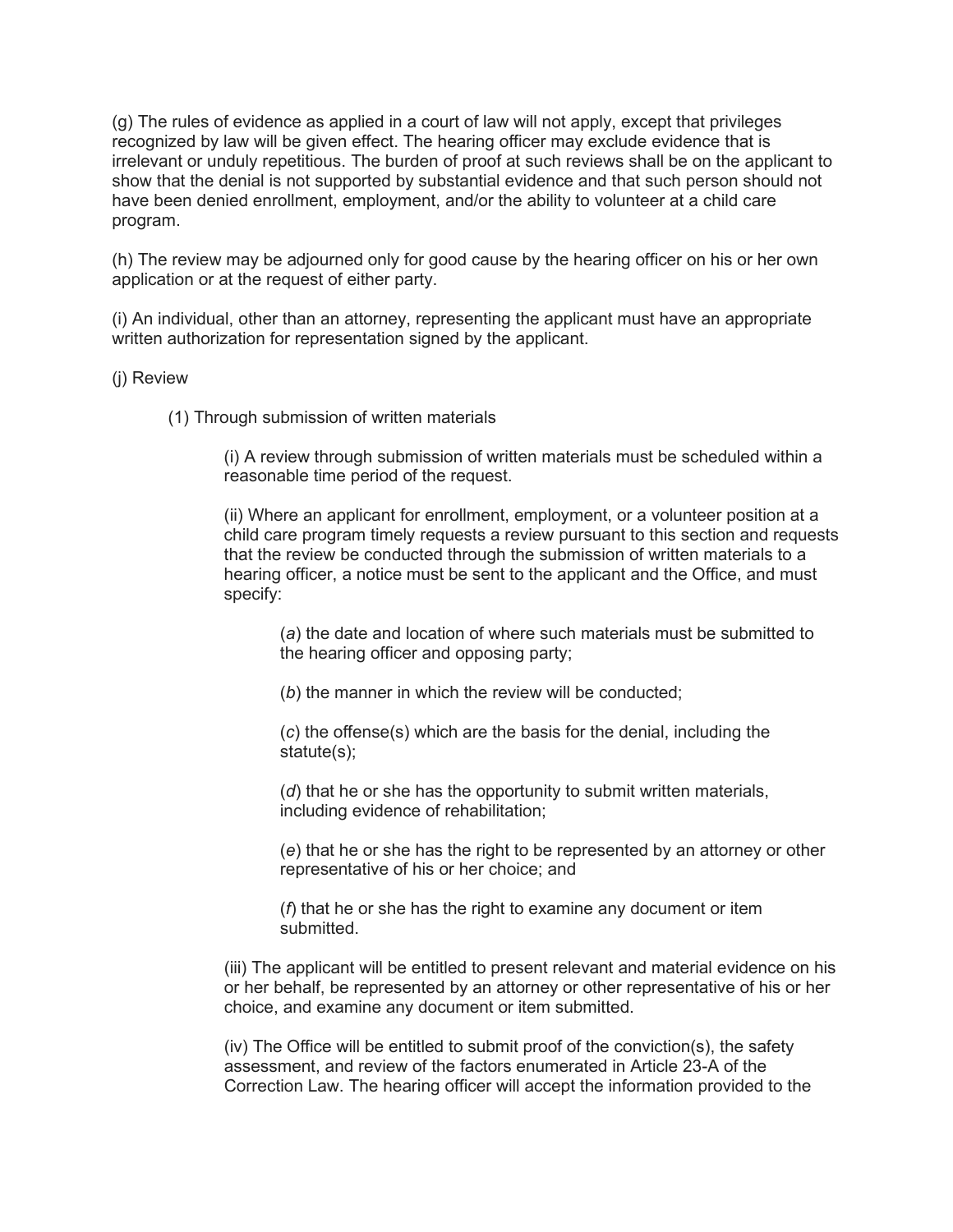Office by the Division of Criminal Justice Services as proof of the criminal convictions.

(v) The record of a review on written materials will include:

- (*a*) all pleadings;
- (*b*) all written materials submitted;
- (*c*) any matters officially noticed;
- (*d*) all proposed findings and exceptions;
- (*e*) any report rendered by the hearing officer; and
- (*f*) any request for disqualification of a hearing officer.

(2) To be heard in person in an administrative hearing

(i) A hearing pursuant to this section must be scheduled to commence within a reasonable time period of the request.

(ii) Where an applicant for enrollment, employment, or a volunteer position at a child care program timely requests a review pursuant to this section and requests that the review be conducted through an administrative hearing before a hearing officer, a notice must be sent to the applicant and the Office, and must specify:

(*a*) the date, time, and place of the hearing;

(*b*) the manner in which the hearing will be conducted;

(*c*) the offense(s) which are the basis for the denial, including the statute(s);

(*d*) that he or she has the opportunity to call witnesses, present evidence and arguments on issues of fact and law at the hearing, including evidence of rehabilitation;

(*e*) that he or she has the right to be represented by an attorney or other representative of his or her choice;

(*f*) that he or she has the right to cross-examine witnesses and examine any document or item offered into evidence;

- (*g*) that all witnesses will be sworn; and
- (*h*) that the hearing will be recorded verbatim.

(iii) The applicant will be entitled to be represented by an attorney or other representative of his or her choice, to have witnesses give testimony, to present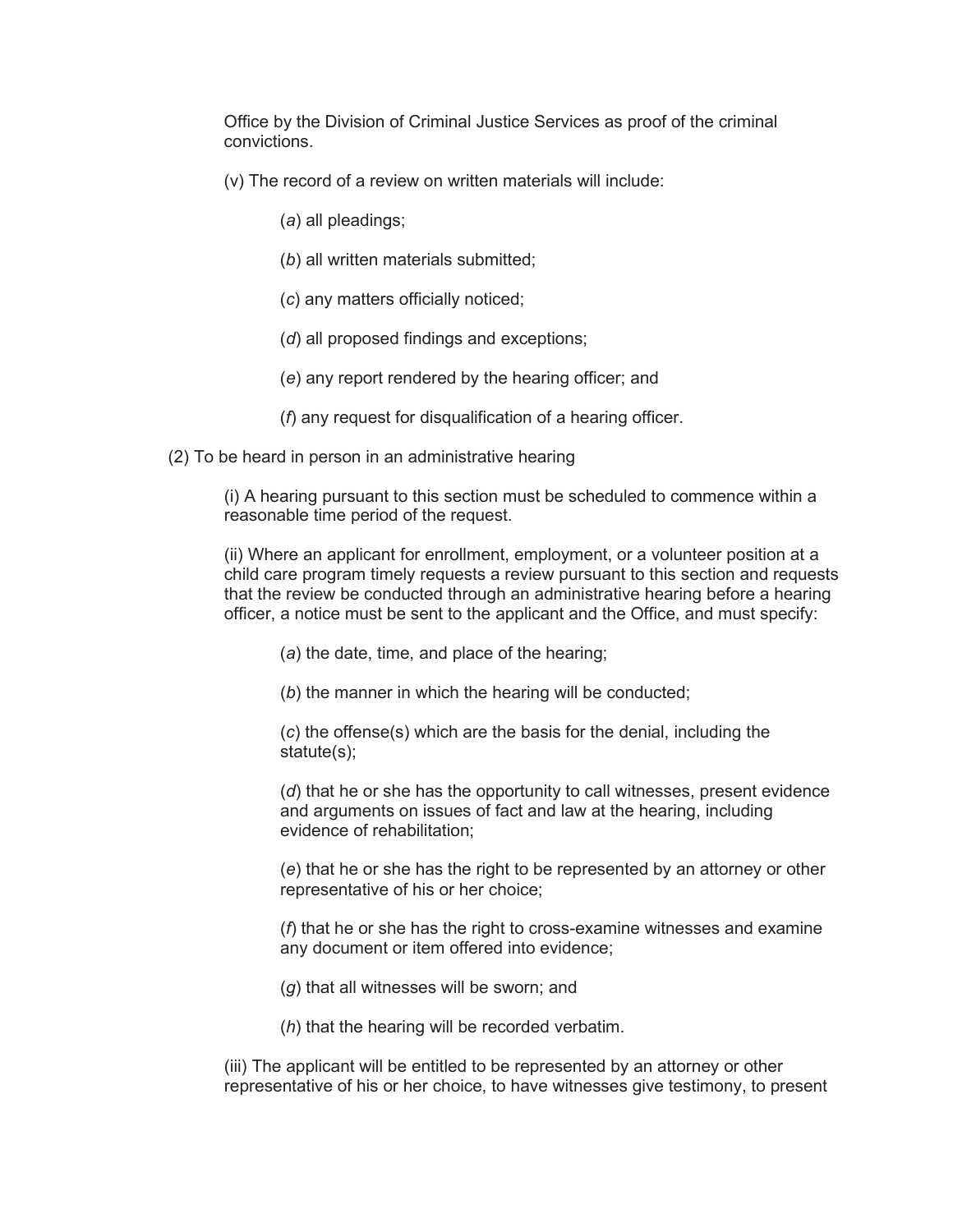relevant and material evidence on his or her behalf, to cross-examine witnesses, and to examine any document or item offered into evidence.

(iv) The Office will be entitled to submit proof of the conviction(s), the safety assessment, and review of the factors enumerated in Article 23-A of the Correction Law. The hearing officer will accept the information provided to the Office by the Division of Criminal Justice Services as proof of the criminal convictions.

(v) The applicant, his or her representative(s), counsel, other representatives of the Office, witnesses of both parties, and any person who may be called by the hearing officer may be present at the hearing, together with such other persons as may be admitted by the hearing officer in his or her discretion. Upon his or her own application, or upon the application of either party, the hearing officer may exclude potential witnesses and those who have given prior testimony from the hearing during the testimony of other witnesses.

(vi) The hearing officer will preside and will make all procedural rulings. He or she will make an opening statement describing the nature of the proceedings, the issues, and the manner in which the hearing will be conducted.

(vii) All testimony will be given under oath or affirmation.

(viii) All hearings will be recorded verbatim by either the Office or a private contractor. Where the hearing is recorded by other than a private contractor, on request made upon the Office by any party to a hearing, the Office will prepare any transcript of the proceedings, and will furnish a copy of the transcript or any part thereof to any party as requested. At the applicant's request, the Office can provide a digital audio file of the hearing in a file format determined by the Office at a lower cost rather than furnishing a transcript. The Office is authorized to charge not more than its cost for the preparation of the transcript. Where a private contractor records the hearing, the party requesting a transcript must make all arrangements for the obtainment thereof directly with the private contractor.

- (ix) The record of a hearing will include:
	- (*a*) all pleadings and intermediate rulings;
	- (*b*) the transcript or recording of the hearing;
	- (*c*) all exhibits received into evidence;
	- (*d*) any matters officially noticed;

(*e*) all questions and offers of proof, objections thereto, and rulings thereon;

(*f*) all proposed findings and exceptions;

(*g*) any report rendered by the hearing officer; and